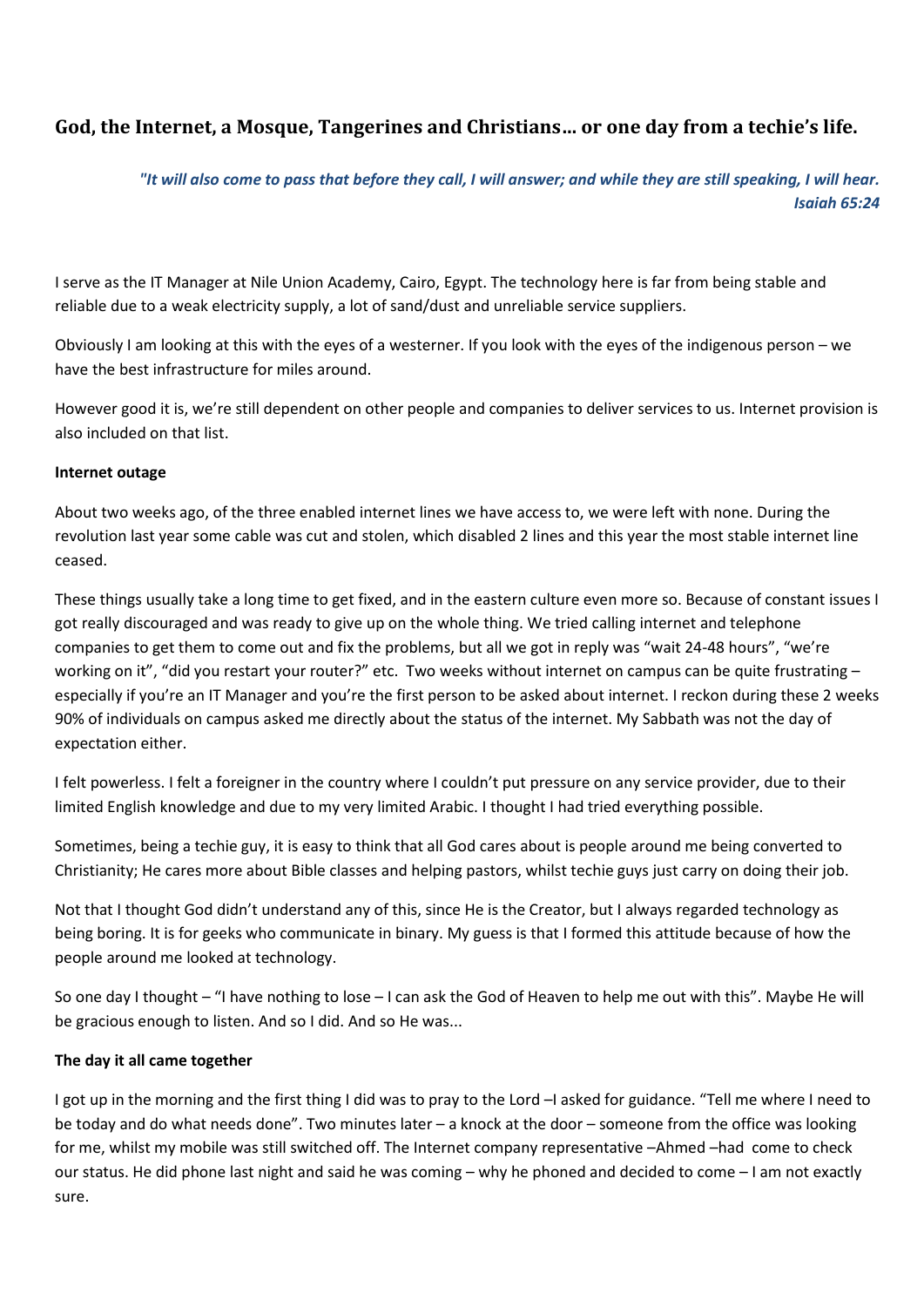After I met him -he started on his checks. Some of these checks I was uncomfortable with, however I did not resist. Eventually we got out from the school to check the telephone box outside. The technician barely had any tools with him. But somehow the maintenance engineer from campus was available for us to find the ladder and the power extension cord. He was negotiating with the shop to allow us to use their power socket. The office registrar was staying with us as a translator too (I am sure she had other work to do).

Some moments later the Internet engineer has finished identifying the problem and we were standing there chatting not knowing exactly what to do next, as he said "It has nothing to do with the internet company – you need Telecom Egypt to replace the old wires that go to your school."

#### **God's timing**

As soon as he finished the phrase, a motorcycle turned into the small street we were in and stopped right behind us. I heard the driver's voice, and although I did not understand the words he was saying  $-1$  realised that he was unhappy and was enquiring who gave us permission to work on the equipment. I was aware of secret police operating in the country, but I never saw one in action – especially this quick. We were out here for 10 minutes max –"that was really fast", I thought to myself. The gentleman looked serious and unhappy. I was silent, waiting to see what would happen next.

After greetings and apologies from Ahmed I understood that the other man (Ibrahim) was the technician from the telephone company. They had their conversation and transfer of responsibilities, after which Ahmed left. Now guys from Telecom Egypt were evaluating the situation.

They gave us a price to replace the cable 1500-1700 Egyptian pounds (around £170 GBP –a full month's salary for a worker here at the school). There was no way we could pay that. And then somehow the maintenance engineer – Malak- said that he has some telephone cables in the school's workshop. I didn't believe him and suggested he was mistaken, but we all went to check this. At this point I felt a little bit discouraged. But after checking - he appeared to have the exact length we required in two pieces which we could connect together.

At this point I stopped doubting and was sure God's hand was in this and I looked forward to see it all unfold.

### **Christians in and on the mosque**

The next difficulty was to speak to the Imam of the local mosque to get his permission to replace the cable that was running over the top of the mosque just outside our campus. In order to do that, we had to go on top of the mosque.

Now, half of our crew are Christians. And being one myself–I didn't think this task would be easy enough to achieve especially in our current religious and political climate. But here is what happened - Imam was shopping for tangerines from our farm, right at the gate when Malak spoke to him. "How often does this coincide?" –I thought to myself. Malak spoke for me too… and the Imam gave his permission!

By that time I was amazed and only could think "Wow, that is great, thank you, Lord!". Kate (my wife) has bought me a camera for use on such occasions.

Shortly we made our way towards the mosque and entered it from the ground floor, underneath the prayer hall. There was another person responsible there and we all shared greetings with him. Eventually he led us up the stairs to the top. As we were waiting for the key to the door –this gentleman spoke to me and with my little Arabic I managed to have a short funny conversation.

Finally, the key was brought, the door opened and as I took my shoes off –he asked me quite seriously – "Are you going there too?" I decided to stay humble and respectful even before we got to the mosque, so I simply left it under